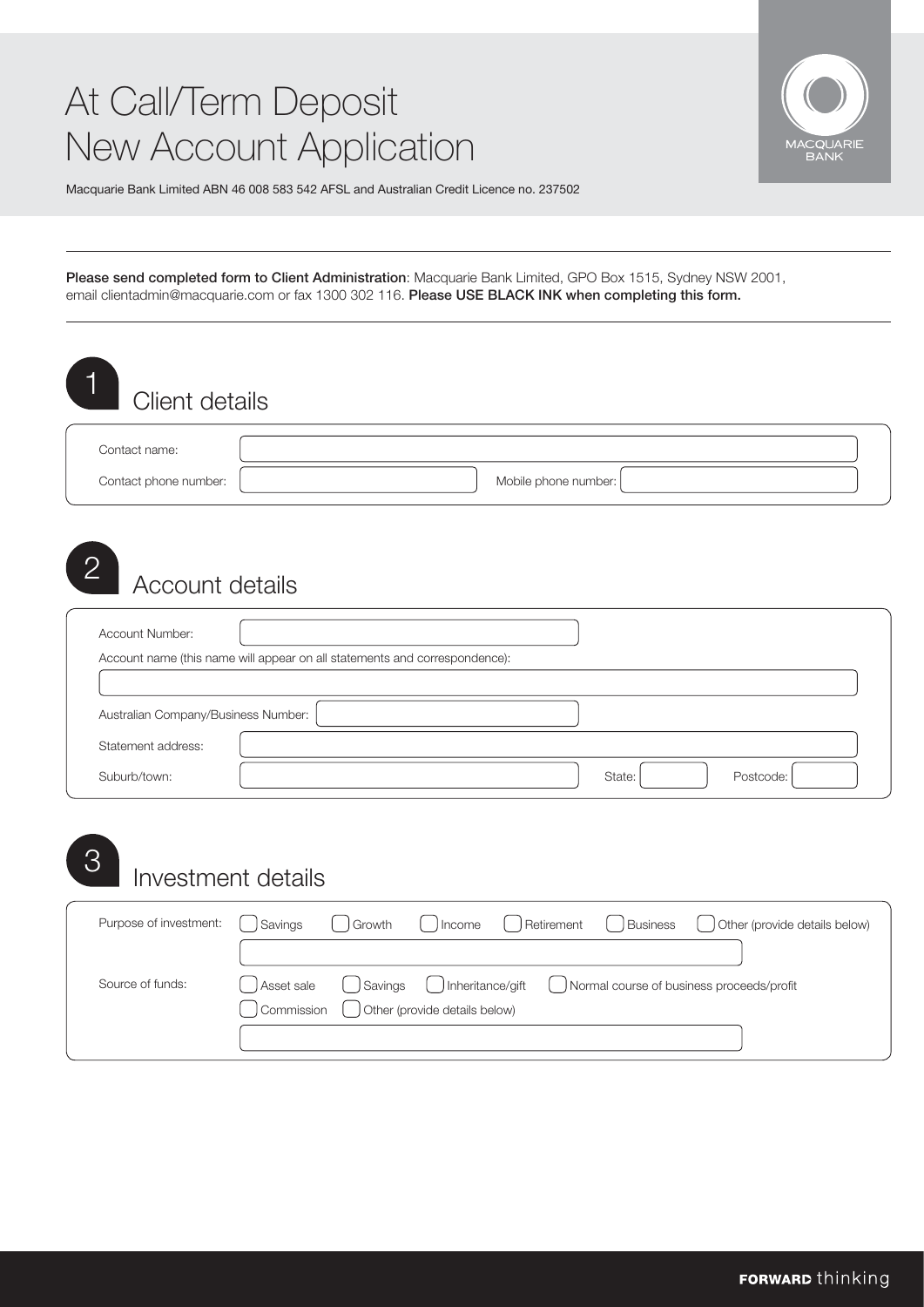|                                           | Investment amount                                                                                                                                                                                                                                                                                                                                                                                                                                                                                                                                                                |
|-------------------------------------------|----------------------------------------------------------------------------------------------------------------------------------------------------------------------------------------------------------------------------------------------------------------------------------------------------------------------------------------------------------------------------------------------------------------------------------------------------------------------------------------------------------------------------------------------------------------------------------|
| Investment amount: \$<br>Transfer method: | Electronic transfer by account holder $\triangleright$ go to section 5<br>Cheque attached ▶ Please note, for Term Deposit Accounts, cheques can only be used for an initial deposit. You cannot<br>use cheques as a way to add funds to the Term Deposit at any other time. Please ensure that your cheque is made<br>payable to the account name as detailed on page $1 \triangleright qo$ to section 5<br>In accordance with signed direct debit request authority, transfer from the following account $\blacktriangleright$ Provide details below<br>BSB:<br>Account number: |
| Account type                              |                                                                                                                                                                                                                                                                                                                                                                                                                                                                                                                                                                                  |
| Account type:<br>А.                       | At Call $\blacktriangleright$ go to section 6<br>Term Deposit > choose one of the following options:<br>Standard term (1, 2, 3, 4, 6, 8, 9 months, 1 year or 2 years)<br>Select term maturity date (minimum 30 days) (DDMMYYYY)<br>Note: for terms exceeding 30 days, from 19 January 2015 you must provide us with at least 31 days' notice to close your account and<br>access funds prior to the maturity date, except in limited hardship related circumstances.                                                                                                             |
| В.<br>Move to At Call                     | Rollover instructions upon maturity:<br>Reinvest for same term<br>Advise rollover at later stage/update rollover on Active Banking                                                                                                                                                                                                                                                                                                                                                                                                                                               |
| С.                                        | Instructions for crediting interest payable:<br>Reinvest to this account $\triangleright$ go to section 6<br>Transfer to another account Provide details below<br>I/We understand that in the event I/we break my/our Term Deposit, the nominated account below will be direct debited with the<br>relevant interest adjustment, as outlined in the Product Disclosure Statement.<br>Account name:                                                                                                                                                                               |
| BSB:                                      | Account number:                                                                                                                                                                                                                                                                                                                                                                                                                                                                                                                                                                  |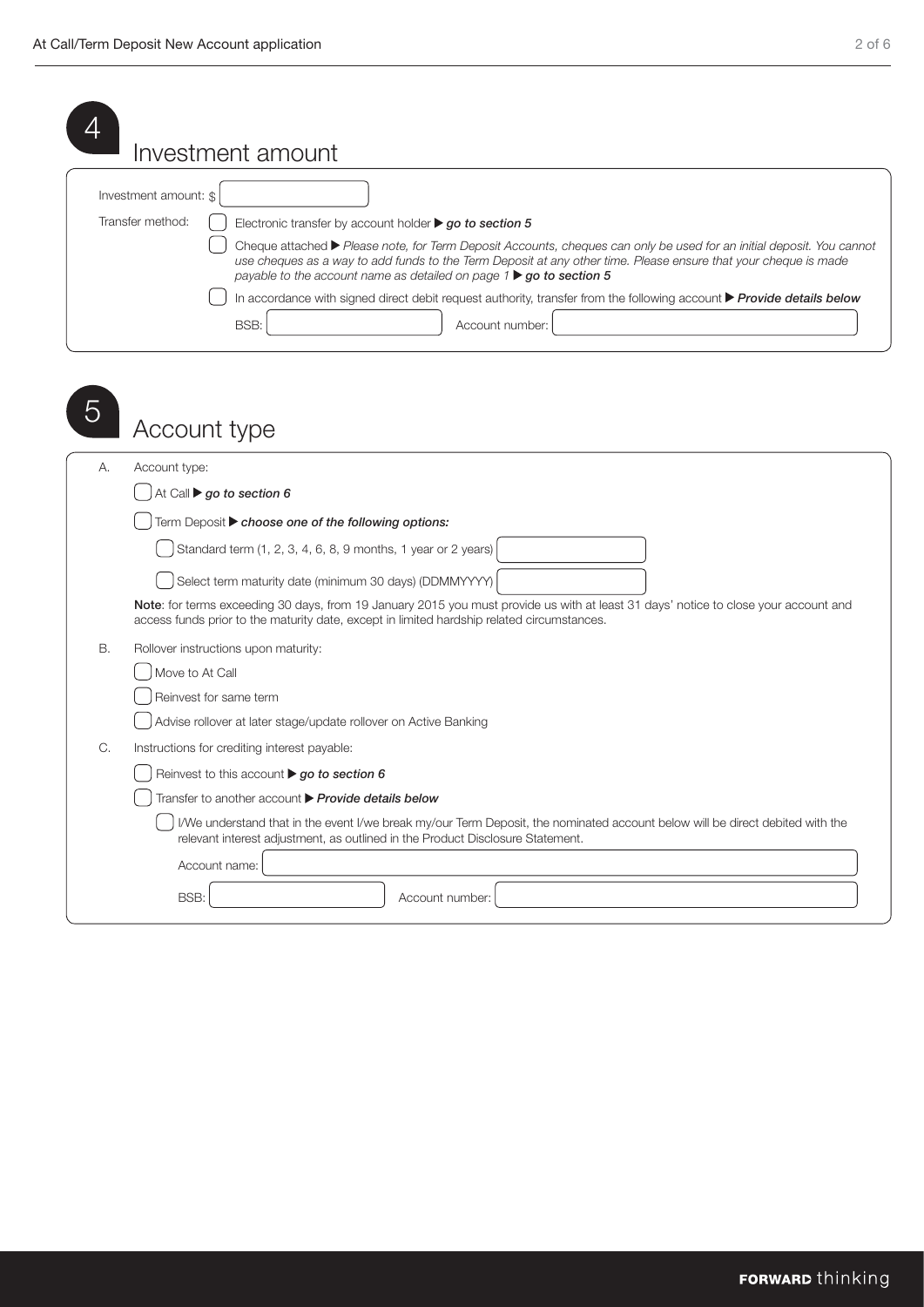| 6<br><b>Tax File Number</b>                                                                                                                                                                 |                                                                                                                                                                                                                                                                                                                                                                             |
|---------------------------------------------------------------------------------------------------------------------------------------------------------------------------------------------|-----------------------------------------------------------------------------------------------------------------------------------------------------------------------------------------------------------------------------------------------------------------------------------------------------------------------------------------------------------------------------|
| Please read this before answering the question.<br>Exemption reasons are:<br>B. Organisation not required to lodge a tax return.<br>E. Non-resident of Australia.<br>F. Territory Resident. | If you do not have a Tax File Number (TFN) or Australian Business Number (ABN) you must give a reason for exemption.<br>A. I am under 16 years of age and do not earn sufficient income. Please provide your date of birth.<br>C. I receive the age, service, invalid or veteran pension.<br>D. Other pension (wife, carer, widow, sole parent or special benefit pension). |
| interest accrued on your account.                                                                                                                                                           | You are not required to provide your TFN, however, if you do not provide your TFN (including both TFN's for joint accounts), ABN or claim<br>an exemption, then we are required under the Income Tax Assessment Act 1936 to deduct withholding tax (at the highest rate) from any                                                                                           |
| Beneficiary 1                                                                                                                                                                               |                                                                                                                                                                                                                                                                                                                                                                             |
| TFN/ABN number                                                                                                                                                                              | Reason for exemption (e.g. 'C')                                                                                                                                                                                                                                                                                                                                             |
| Full name                                                                                                                                                                                   |                                                                                                                                                                                                                                                                                                                                                                             |
| Is the beneficiary entitled to interest?                                                                                                                                                    | l No<br>Yes                                                                                                                                                                                                                                                                                                                                                                 |
| Street number and name:                                                                                                                                                                     |                                                                                                                                                                                                                                                                                                                                                                             |
| Suburb/town:                                                                                                                                                                                | Postcode:<br>State:                                                                                                                                                                                                                                                                                                                                                         |
| Beneficiary 2 (if applicable)                                                                                                                                                               |                                                                                                                                                                                                                                                                                                                                                                             |
| TFN/ABN number                                                                                                                                                                              | Reason for exemption (e.g. 'C')                                                                                                                                                                                                                                                                                                                                             |
| Full name                                                                                                                                                                                   |                                                                                                                                                                                                                                                                                                                                                                             |
| Is the beneficiary entitled to interest?                                                                                                                                                    | Yes<br><b>No</b>                                                                                                                                                                                                                                                                                                                                                            |
| Street number and name:                                                                                                                                                                     |                                                                                                                                                                                                                                                                                                                                                                             |
| Suburb/town:                                                                                                                                                                                | State:<br>Postcode:                                                                                                                                                                                                                                                                                                                                                         |

# Existing signatory <sup>7</sup>

|                 | Are you an existing signatory on an account held with Business Banking, Macquarie Bank Limited?<br>All signatories to an account need to identify themselves to Business Banking, Macquarie Bank Limited. |
|-----------------|-----------------------------------------------------------------------------------------------------------------------------------------------------------------------------------------------------------|
|                 | Yes ▶ If you have already been identified on one of our accounts please nominate below:                                                                                                                   |
| Account name:   |                                                                                                                                                                                                           |
| Account number: |                                                                                                                                                                                                           |
| Account name:   |                                                                                                                                                                                                           |
| Account number: |                                                                                                                                                                                                           |
|                 | No – if you have not previously been identified please complete the Individual Customer Indentification Form.                                                                                             |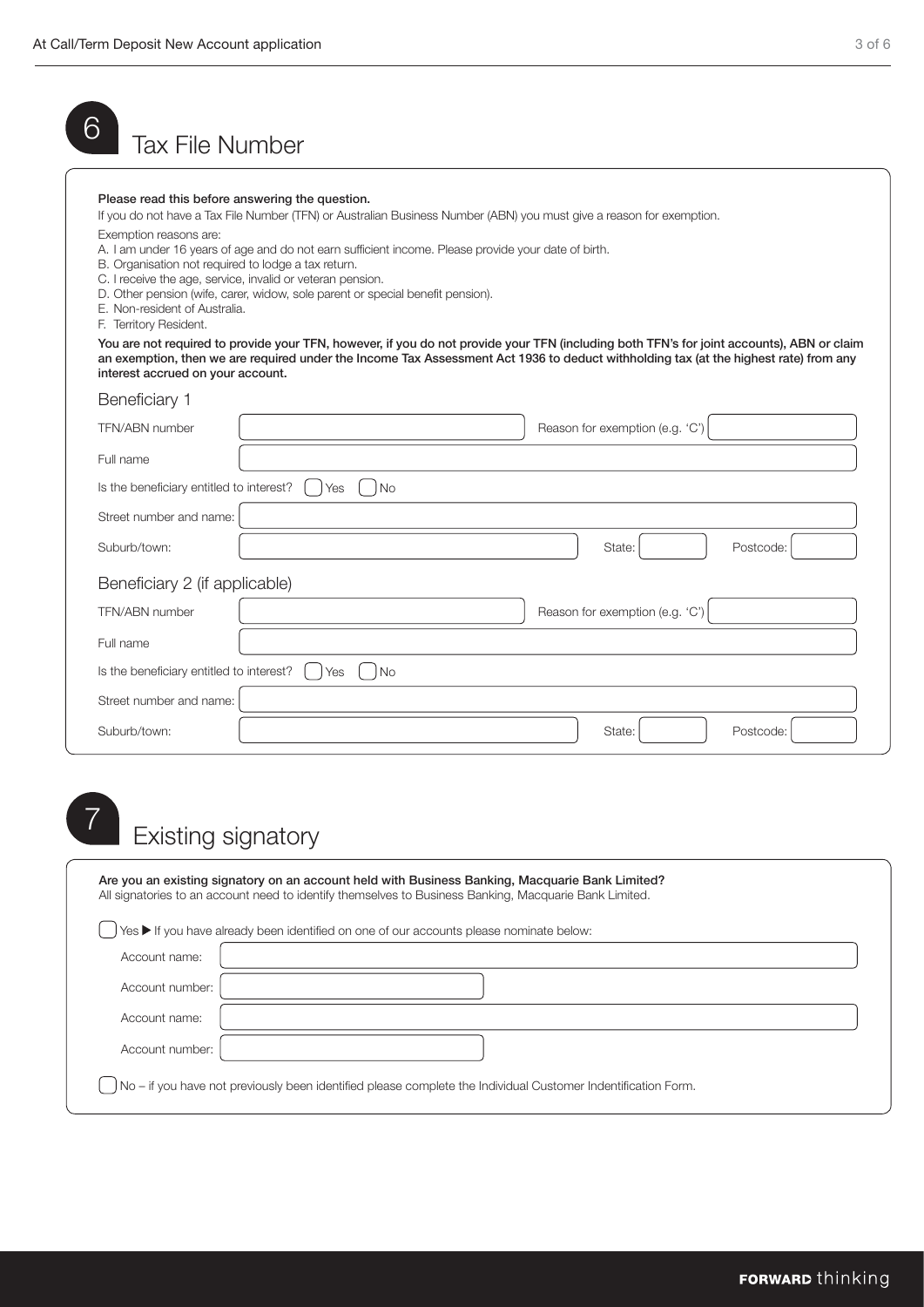## 8 Active Banking

Yes – I am an existing Macquarie Active Banking user. *Fill in details below*

No – I would like to apply to access and use Macquarie Active Banking (apply now).

#### Details of existing Macquarie Active Banking Users

Indicate which accounts and facilities are to be accessed and what level of access is required. You MUST tick all levels of access required. The access levels available are:

|           | View                      | Allows a User to view account and transaction details only.                                                                                                                                                                                                                                                                     |  |
|-----------|---------------------------|---------------------------------------------------------------------------------------------------------------------------------------------------------------------------------------------------------------------------------------------------------------------------------------------------------------------------------|--|
| C.        | Create                    | Allows a User to view account and transaction details, roll-over Term Deposits, generate transactions, stop cheque<br>payments and initiate open and closure requests. Opening an account without an initial funds transfer does not<br>require authorisation. Create access does not allow the User to authorise transactions. |  |
| <b>AS</b> | Sole Authorise            | Allows a User to authorise transactions and account openings and closures solely. You can have multiple Users<br>with sole authorise access. Does not include create access.                                                                                                                                                    |  |
| <b>AD</b> | <b>Dual Authorise</b>     | Allows a User to authorise transactions and account openings and closures, but only in conjunction with another<br>authoriser. You can have multiple Users with dual authorise access. Does not include create access.                                                                                                          |  |
|           | ADDITIONAL FUNCTIONALITY: |                                                                                                                                                                                                                                                                                                                                 |  |
| D         | Download                  | Allows a User to download account and transaction data via Macquarie Download files for use with compatible<br>software platforms. Download files may contain a group of accounts and their setup can be discussed with your<br>Relationship Manager.                                                                           |  |

|                          |  |                       |  |  |             |              | Access level |           |   |
|--------------------------|--|-----------------------|--|--|-------------|--------------|--------------|-----------|---|
| Name                     |  | Macquarie Access Code |  |  | $\mathbf v$ | $\mathbf{c}$ | AS           | <b>AD</b> | D |
|                          |  |                       |  |  |             |              |              |           |   |
| $\overline{c}$           |  |                       |  |  |             |              |              |           |   |
| 3                        |  |                       |  |  |             |              |              |           |   |
| $\overline{4}$           |  |                       |  |  |             |              |              |           |   |
| 5                        |  |                       |  |  |             |              |              |           |   |
| 6                        |  |                       |  |  |             |              |              |           |   |
| $\overline{\phantom{1}}$ |  |                       |  |  |             |              |              |           |   |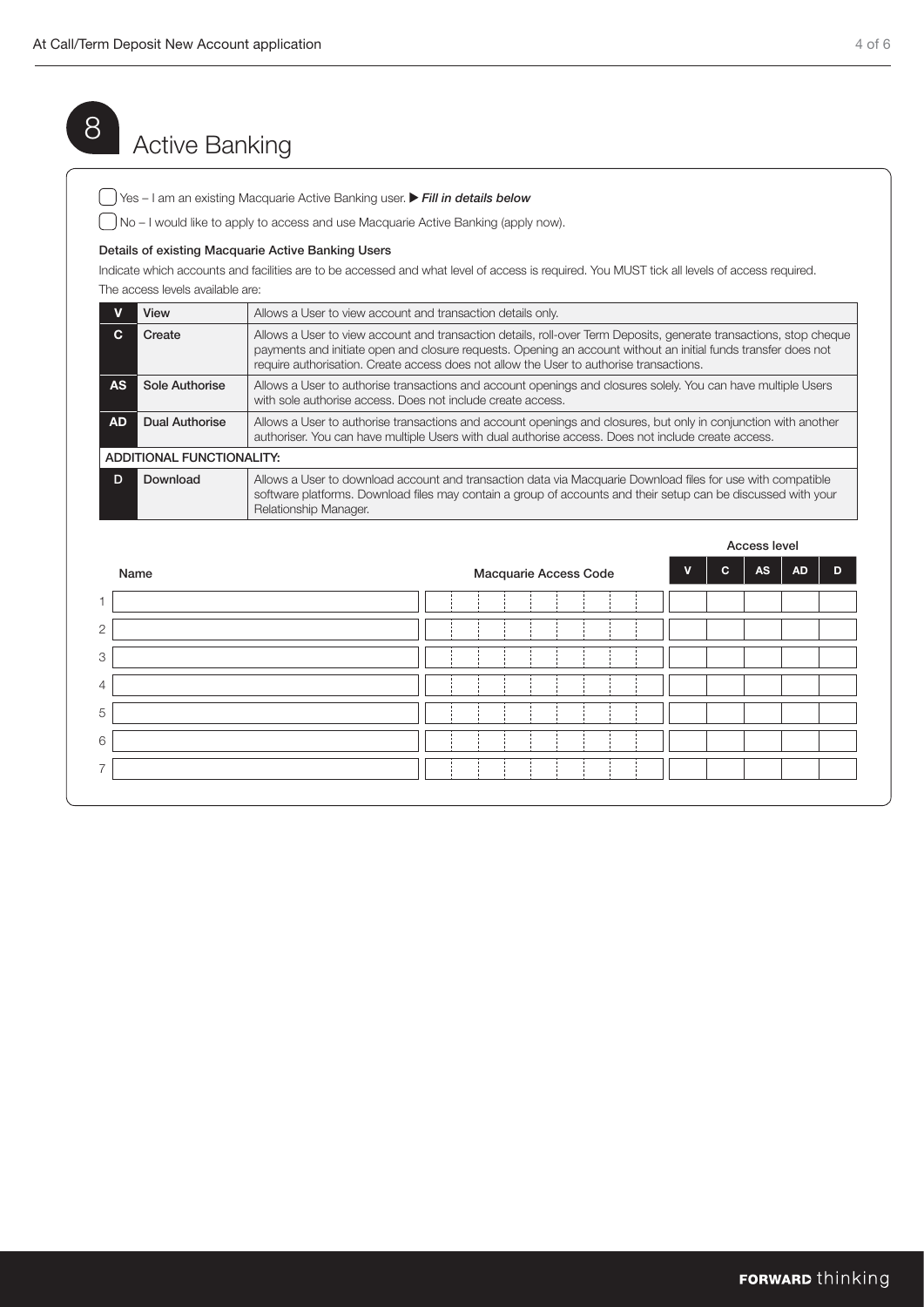|                                | I/we acknowledge receipt of the Macquarie Bank Limited "Deposit Products and Non Cash Payment Facilities" Product Disclosure Statement                                                                                                                                                                 |
|--------------------------------|--------------------------------------------------------------------------------------------------------------------------------------------------------------------------------------------------------------------------------------------------------------------------------------------------------|
|                                | (PDS) and acknowledge the terms and conditions of the PDS apply to this Account, including the Privacy Statement in the PDS which describes<br>the handling of my personal information including direct marketing.*                                                                                    |
| and understand them.           | By signing this application, I/we also acknowledge that the At Call / Term Deposit terms and conditions on page 5 of this application form apply<br>to this Account. I/we acknowledge that, prior to signing this application, I/we were given a copy of those terms and conditions and I/we have read |
| Please complete:               | I/we acknowledge this application form was obtained and signed while in Australia.                                                                                                                                                                                                                     |
| Signature                      |                                                                                                                                                                                                                                                                                                        |
|                                |                                                                                                                                                                                                                                                                                                        |
|                                | Date (DDMMYYYY):                                                                                                                                                                                                                                                                                       |
|                                | Name of authorised Director(s)/Account Holder(s)                                                                                                                                                                                                                                                       |
|                                |                                                                                                                                                                                                                                                                                                        |
|                                |                                                                                                                                                                                                                                                                                                        |
|                                | If a company, specify your corporate title (Director/Company Secretary)                                                                                                                                                                                                                                |
|                                |                                                                                                                                                                                                                                                                                                        |
|                                |                                                                                                                                                                                                                                                                                                        |
|                                |                                                                                                                                                                                                                                                                                                        |
|                                |                                                                                                                                                                                                                                                                                                        |
| Signature                      | Date (DDMMYYYY):                                                                                                                                                                                                                                                                                       |
|                                | Name of authorised Director(s)/Account Holder(s)                                                                                                                                                                                                                                                       |
|                                |                                                                                                                                                                                                                                                                                                        |
|                                | If a company, specify your corporate title (Director/Company Secretary)                                                                                                                                                                                                                                |
|                                |                                                                                                                                                                                                                                                                                                        |
| The following must sign above: |                                                                                                                                                                                                                                                                                                        |
| a)                             | two directors or a director and a company secretary, or<br>b) for a sole director/secretary company, the director/company secretary, or                                                                                                                                                                |
| C)                             | for partnerships, any two partners, or                                                                                                                                                                                                                                                                 |
| d)<br>$\Theta$                 | all account holders (joint accounts only) or<br>for associations, all members or all authorised signatories necessary.                                                                                                                                                                                 |